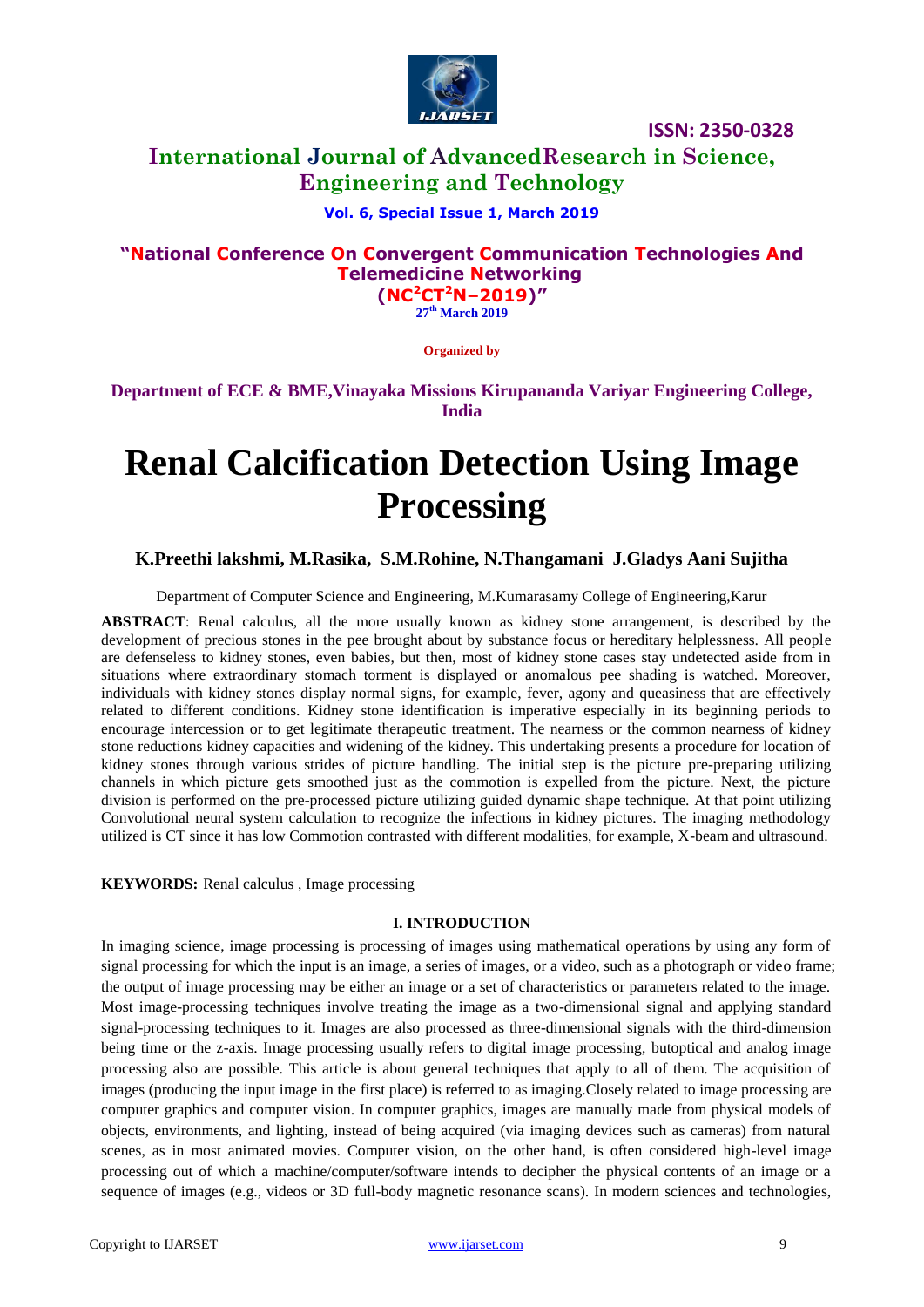

# **International Journal of AdvancedResearch in Science, Engineering and Technology**

#### **Vol. 6, Special Issue 1, March 2019**

## **"National Conference On Convergent Communication Technologies And Telemedicine Networking (NC<sup>2</sup>CT<sup>2</sup>N–2019)"**

**27 th March 2019**

**Organized by**

## **Department of ECE & BME,Vinayaka Missions Kirupananda Variyar Engineering College, India**

images also gain much broader scopes due to the ever growing importance of scientific visualization (of often largescale complex scientific/experimental data). Examples include microarray data in genetic research, or real-time multi-asset portfolio trading in finance. Image analysis is the extraction of meaningful information from images; mainly from digital images by means of digital image processing techniques. Image analysis tasks can be as simple as reading bar coded tags or as sophisticated as identifying a person from their face.

Computers are indispensable for the analysis of large amounts of data, for tasks that require complex computation, or for the extraction of quantitative information. On the other hand, the human visual cortex is an excellent image analysis apparatus, especially for extracting higher-level information, and for many applications — including medicine, security, and remote sensing — human analysts still cannot be replaced by computers. For this reason, many important image analysis tools such as edge detectors and neural networks are inspired by human visual perception models. Image editing encompasses the processes of altering images, whether they are digital photographs, traditional photochemical photographs, or illustrations. Traditional analog image editing is known as

photo retouching, using tools such as an airbrush to modify photographs, or editing illustrations with any traditional art medium. Graphic software programs, which can be broadly grouped into vector graphics editors, raster graphics editors, and 3D modelers, are the primary tools with which a user may manipulate, enhance, and transform images. Many image editing programs are also used to render or create computer art from scratch. Raster images are stored in a computer in the form of a grid of picture elements, or pixels. These pixels contain the image's color and brightness information.



 **Fig 1.1. Flowchart of process**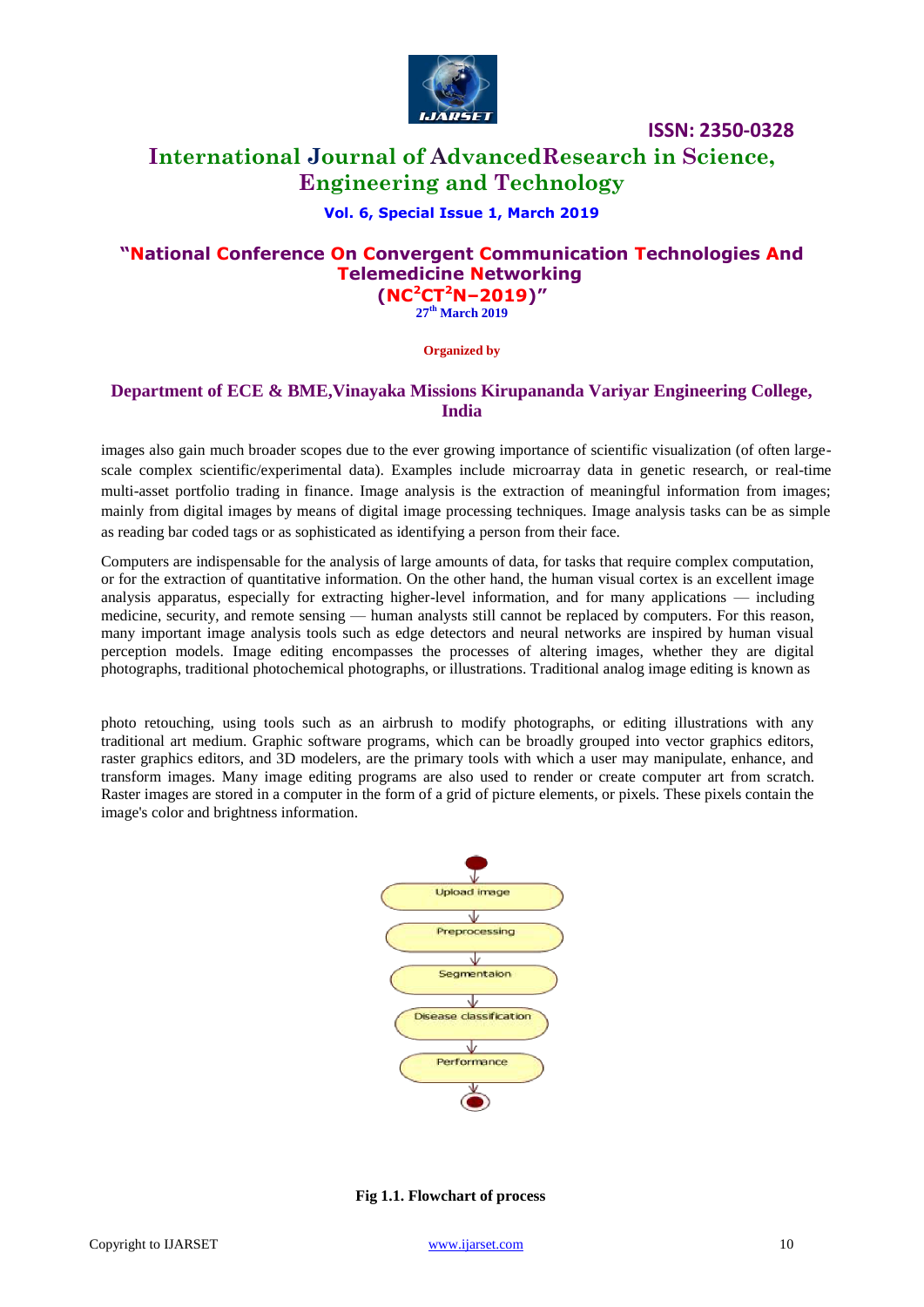

# **International Journal of AdvancedResearch in Science, Engineering and Technology**

#### **Vol. 6, Special Issue 1, March 2019**

## **"National Conference On Convergent Communication Technologies And Telemedicine Networking (NC<sup>2</sup>CT<sup>2</sup>N–2019)"**

**27 th March 2019**

**Organized by**

## **Department of ECE & BME,Vinayaka Missions Kirupananda Variyar Engineering College, India**

Figure 1.1 explains the change the pixels to enhance the image in many ways. The pixels can be changed as a group, or individually, by the sophisticated algorithms within the image editors. This article mostly refers to bitmap graphics editors, which are often used to alter photographs and other raster graphics. However, vector graphics software, such as Adobe Illustrator, CorelDRAW, Xara Designer Pro, PixelStyle Photo Editor, Inkscape or Vector, are used to create and modify vector images, which are stored as descriptions of lines, Bézier curves, and text instead of pixels. The background image is used as the bottom layer, and the image with parts to be added are placed in a layer above that. Using an image layer mask, all but the parts to be merged are hidden from the layer, giving the impression that these parts have been added to the background layer. Performing a merge in this manner preserves all of the pixel data on both layers to more easily enable future changes in the new merged image.

#### **II . RELATED WORKS**

G. Litjens et al [1] analysts have manufactured frameworks for robotized investigation. Profound learning calculations, specifically convolutional systems, have quickly turned into a technique of decision for breaking down medicinal pictures. This paper surveys the significant profound learning ideas appropriate to medicinal picture examination and condenses more than 300 commitments to the field, the vast majority of which showed up in the most recent year. Brief reviews are given of studies per application region: neuro, retinal, aspiratory, computerized pathology, bosom, and cardiovascular, stomach, musculoskeletal. F. Zhao and X. Xie [2] proposed a novel quaternion representation of a picture division of the confinements forced by picture obtaining, pathology, and organic variety, the therapeutic pictures caught by different imaging modalities, for example, X-beam registered tomography (CT) and attractive reverberation imaging (MRI) are for the most part of high unpredictability and equivocalness. In this paper, we present an outline on intuitive division systems for therapeutic pictures. Our key understanding is to fabricate "completely convolutional" systems that take contribution of self-assertive size and pixels. In this diagram, we will concentrate on the intuitive division techniques well known for restorative picture examination. We will probably better comprehend the ramifications of client connection for the structure of intelligent division strategies and how they influence the division results

G.Rajchl et al [3] have consolidating a neural system show with an iterative graphical advancement way to deal with recuperate pixel shrewd item divisions from a picture database with comparing bouncing box explanations. The thought expands over the famous GrabCut strategy, where a force appearance demonstrate is iteratively fitted to an area and along these lines regula The methodology is figured in a conventional structure and in this way can be promptly connected to any item or picture methodology. rized to get a division. We test its appropriateness to take care of cerebrum and lung division issues on a testing fetal attractive reverberation dataset and acquire empowering results as far as precision

H.Xu, B. Price, S. Cohen, J. Yang, and T. Huang [4] have present a novel profound learning-based calculation which has much better comprehension of objectless and can decrease client connections to only a couple of snaps. Our calculation changes client gave positive and negative snaps into two Euclidean separation maps which are then linked with the RGB channels of pictures to create (picture, client connections) sets. At last the yield likelihood maps of our FCN-8s show is coordinated with diagram slice enhancement to refine the limit fragments. th various article classes. Trial results on both seen and concealed items show that our model is prepared on the PASCAL division dataset and assessed on different datasets with various article classes. Trial results on both seen and concealed items show that our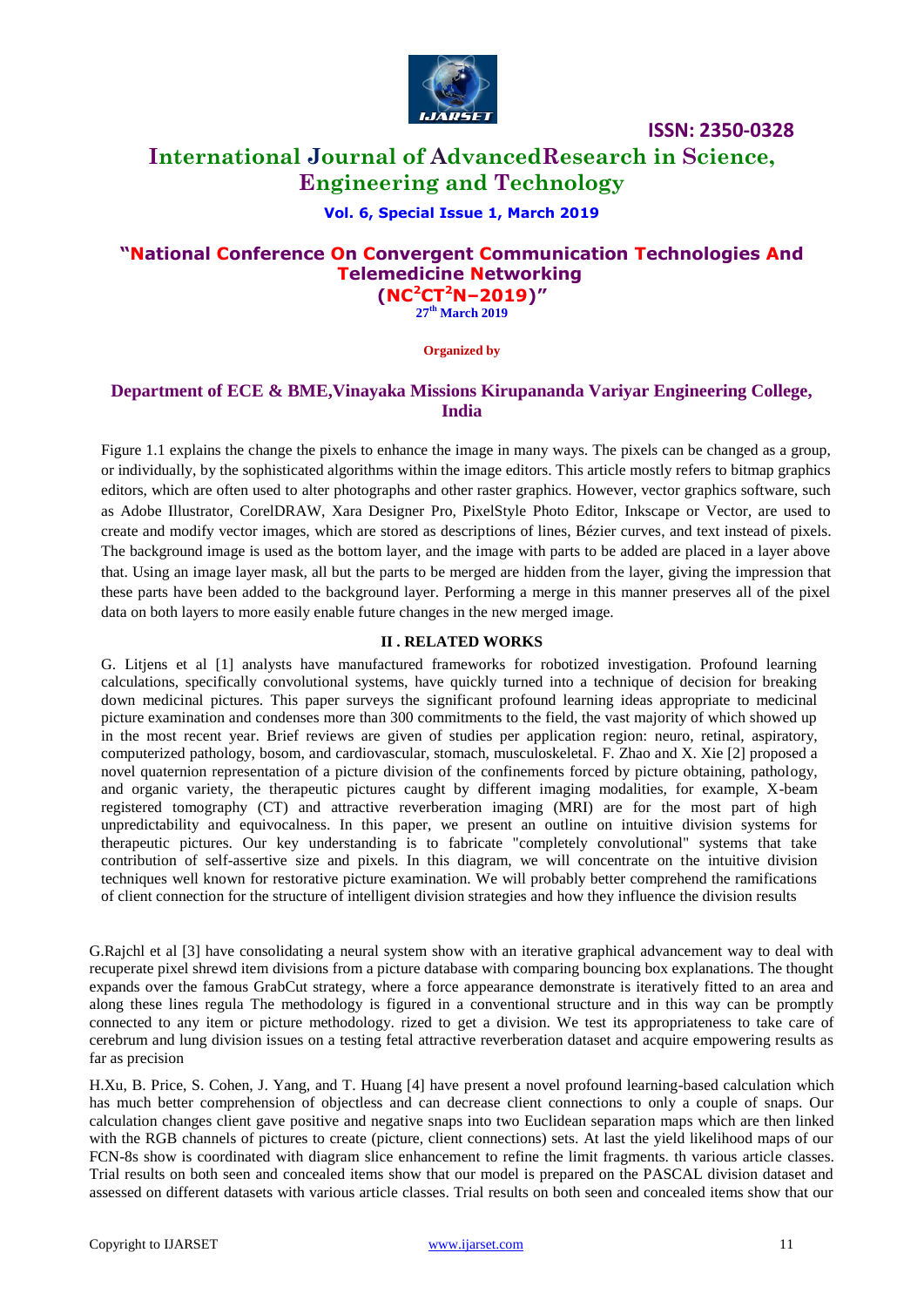

## **International Journal of AdvancedResearch in Science, Engineering and Technology**

#### **Vol. 6, Special Issue 1, March 2019**

## **"National Conference On Convergent Communication Technologies And Telemedicine Networking (NC<sup>2</sup>CT<sup>2</sup>N–2019)"**

**27 th March 2019**

**Organized by**

#### **Department of ECE & BME,Vinayaka Missions Kirupananda Variyar Engineering College, India**

calculation has great speculation capacity and is better than all current intelligent article choice methodologies. Wang et al [5] has proposed a novel interactive method for 2D and 3D medical image segmentation that leverages deep learning. We propose a two-stage pipeline, where a first CNN automatically obtains an initial segmentation and a second CNN refines the initial segmentation by taking advantages of a small number of user interactions that we encode as geodesic distance maps. We refer to the proposed interactive segmentation method as Deep Interactive Geodesic Framework (DeepIGeoS). We also proposed a resolution-preserving network structure with dilated convolution for dense prediction ,and extended the existing RNN-based CRF so that it can learn freeform pairwise potentials and take advantage of user interactions as hard constraints.

I.L. Ribeiro and A. Gonzaga [6] have assessed the systems that can section hand recordings pointing HCI (Human Computer Interaction) applications for ongoing applications. The hand motion acknowledgment application dependent on PC vision propelled the examination thinking about that hand motions are a characteristic path for correspondence among individuals, bringing about an increasingly normal approach to communicate with the PC. The best coordinating dispersion parameters are refreshed and its weight is expanded. It is accepted that the estimations of the foundation pixels have low change and expansive weight. These coordinated pixels, considered as forefront, are looked at dependent on skin shading limits. The hands position and different traits are followed by casing. That empowers us to recognize the hand development from the foundation and different articles in development, just as to separate the data from the development for dynamic hand motion acknowledgment.

J.K. Kamnitsas et al [7] has done the Division and the ensuing quantitative evaluation of injuries in restorative pictures give profitable data to the examination of neuro-pathologies and are essential for arranging of treatment systems, checking of infection movement and forecast of patient result. For a superior comprehension of the pathophysiology of maladies, quantitative imaging can uncover hints about the sickness attributes and impacts on specific anatomical structures. For post-preparing of the system's delicate division, we utilize a 3D completely associated Conditional Random Field which successfully expels false positives. Our pipeline is broadly assessed on three testing assignments of injury division in multi-channel MRI understanding information with awful cerebrum wounds, mind tumors, and ischemic stroke. We enhance the cutting edge for each of the three applications, with best positioning execution on the open benchmarks BRATS 2015 and ISLES 2015. Our technique is computationally proficient, which permits its selection in an assortment of research and clinical settings. The source code of our execution is made freely accessible with best positioning execution on the open benchmarks BRATS 2015 and ISLES 2015. Our technique is computationally proficient, which permits its selection in an assortment of research and clinical settings. The source code of our execution is made freely accessible.W. Li, G. Wang, L. Fidon, S. Ourselin [8] have profound convolutional neural systems are incredible assets for taking in visual portrayals from pictures. Nonetheless , planning effective profound structures to Examine volumetric restorative pictures stays testing. This work explores productive and adaptable components of present day convolutional systems, for example, expanded convolution and lingering association. With these fundamental structure squares, we propose a high-goals, smaller convolutional organize for volumetric picture division. To show its proficiency of taking in 3D portrayal from huge scale picture information, the proposed system is approved with the testing errand of percolating 155 neuroanatomical structures from mind MR pictures. While volumetric portrayals are increasingly educational, the quantity of voxels scales cubically with the extent of the area of intrigue. This raises difficulties of adapting increasingly complex visual examples just as higher computational weight contrasted with the 2D cases.

J. Long, E. Shelhamer, and T. Darrell [9] Demonstrated that convolutional arranges without anyone else, prepared start to finish, pixels to-pixels, surpass the best in class in semantic division. Our key understanding is to fabricate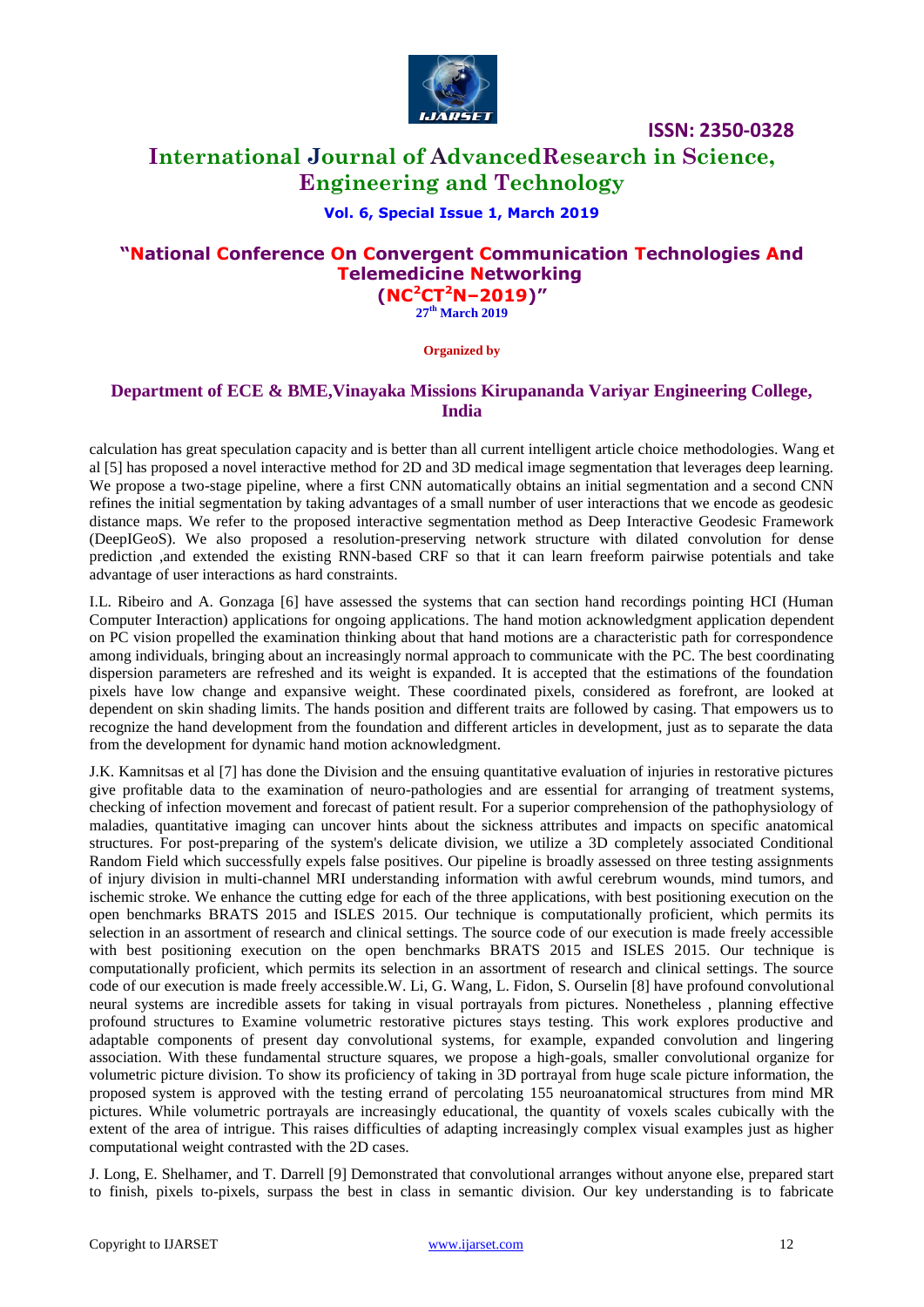

# **International Journal of AdvancedResearch in Science, Engineering and Technology**

#### **Vol. 6, Special Issue 1, March 2019**

## **"National Conference On Convergent Communication Technologies And Telemedicine Networking (NC<sup>2</sup>CT<sup>2</sup>N–2019)"**

**27 th March 2019**

**Organized by**

#### **Department of ECE & BME,Vinayaka Missions Kirupananda Variyar Engineering College, India**

"completely convolutional" systems that take contribution of self-assertive size and produce correspondingly-sized yield with proficient induction and learning. We at that point characterize a skip design that joins semantic data from a profound, coarse layer with appearance data from a shallow, fine layer to create precise and itemized divisions. Our completely convolutional organize accomplishes state-of--the-workmanship division of PASCAL VOC (20% relative improvement to % mean IU on 2012), NYUDv2, and SIFT Flow, while surmising takes short of what one fifth of a second for an ordinary picture. We demonstrate that a completely convolutional organize (FCN) prepared start to finish, pixels-to- pixels on semantic division surpasses the cutting edge moving forward without any more apparatus.Inarrange up testing layers empower pixel savvy forecast and learning in nets with subsampled pooling.

#### **III. PROPOSED SYSTEM**

The kidney breaking down can be life scaring. Subsequently early recognition of kidney stone is basic. Exact recognizable proof of kidney stone is essential so as to guarantee careful activities achievement. The ultrasound pictures of kidney contain dot clamor and are of low differentiation which makes the recognizable proof of kidney variations from the norm a troublesome assignment. Subsequently, the specialists may discover recognizable proof of little stones and the sort is troublesome and trying for distinguish the little kidney stones and their sort suitably. The restorative analysis essentially is an unpredictable and fluffy subjective procedure henceforth delicate processing techniques, for example, neural systems, have appeared potential to be connected in the advancement of therapeutic determination.

In illness determination the learning and identification of fractional ailment can be useful when time and data imperatives are available. Consequently counterfeit neural systems give a decent way to incomplete finding. Information mining innovation helps in grouping kidney stone patients and this strategy recognizes potential kidney stone patients by basically investigating the informational index from checked picture.



**Fig.3..1 Architecture of Renal calcification detection**